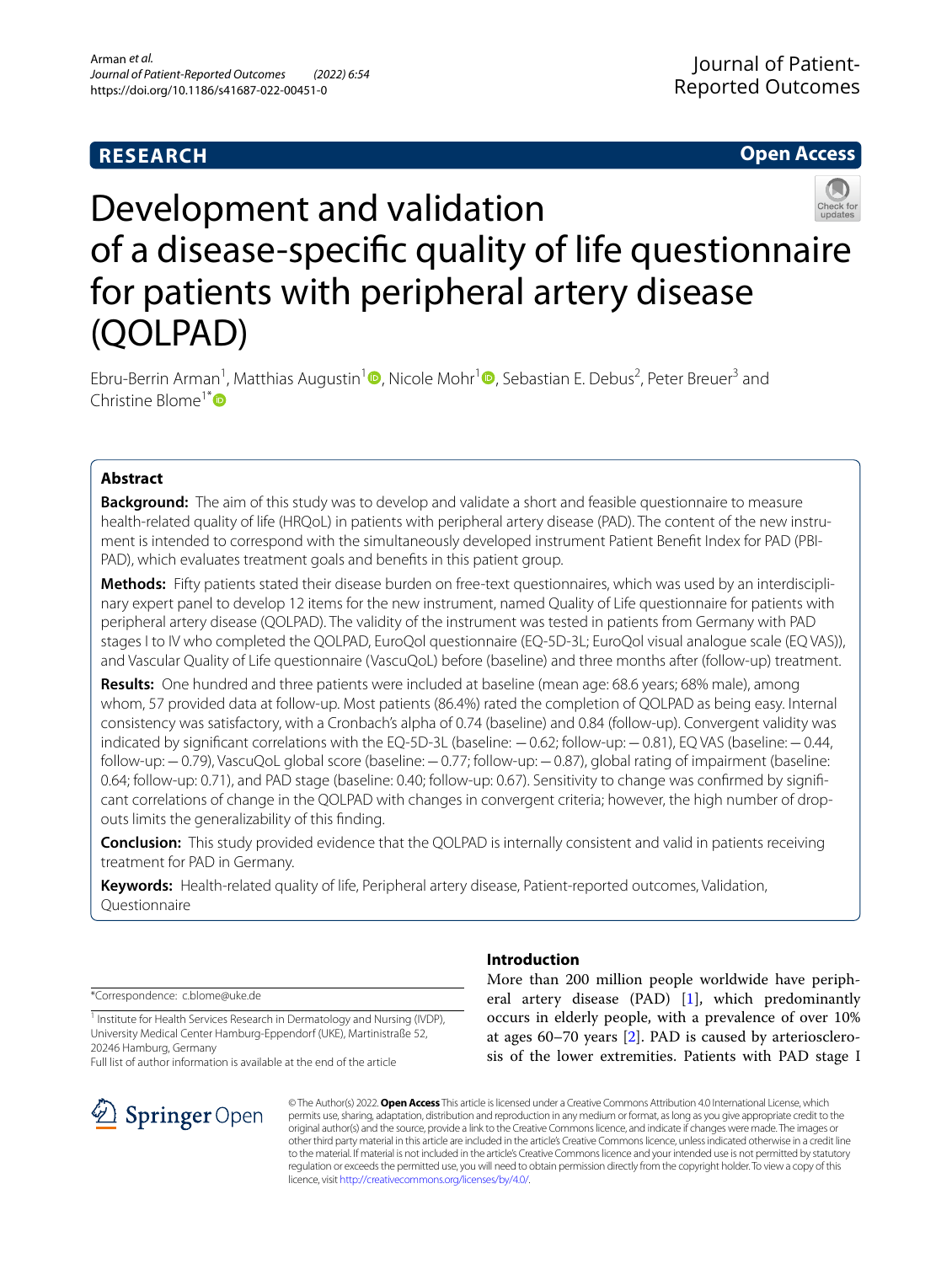(as classifed according to Fontaine [[3\]](#page-10-2)) show no symptoms, and PAD usually manifests clinically as a shortened walking distance due to leg pain (intermittent claudication, PAD stage II)  $[2-4]$  $[2-4]$  $[2-4]$ . PAD stage II is subdivided into stages IIa and IIb depending on a painless walking distance of>200 m (stage IIa) or<200 m (stage IIb). In more advanced stages III and IV, patients report rest pain, ulcerations, or gangrene with a risk of limb loss.

Clinical parameters and health-related quality of life (HRQoL) are important outcomes for the evaluation of treatments (e.g., pharmaceuticals, surgery, or lifestyle changes) [[5](#page-10-4), [6](#page-10-5)]. Both generic instruments and disease-specifc instruments can be used to determine the HRQoL; however, disease-specifc instruments are generally more sensitive in detecting changes [[7](#page-10-6)].

The Vascular Quality of Life questionnaire (VascuQoL) is a frequently recommended disease-specifc questionnaire for HRQoL in patients with PAD  $[7-9]$  $[7-9]$ . The VascuQoL consists of 25 items assessing the domains of pain, symptoms, and activities, as well as social and emotional impairments. Completion of this questionnaire takes an average of 9.6 min [[10\]](#page-10-8). Recently, a short version of VascuQoL with only six items (VascuQoL-6) has been developed and has shown good psychometric properties in a validation study [\[11\]](#page-10-9).

A systematic review by Poku et al. (2016) identifed six generic and seven disease-specifc HRQoL instruments that have been validated in patients with PAD, but no study has provided evidence for a full psychometric evaluation (including internal consistency, test-retest reliability, content and construct validity, responsiveness, floor-ceiling effects, and acceptability)  $[12]$  $[12]$ . The evaluation of floor and ceiling effects and acceptability is missing in the VascuQoL (25 item version). In a systematic review, Conijn et al. rated the content validity of VascuQoL as positive but highlighted a lack of information on internal consistency and structural validity [[13\]](#page-10-11).

A systematic review by Aber et al. identifed that a complete instrument for assessing the quality of life of patients with PAD should include the following six topics: symptoms, impact on physical functioning, impact on social functioning, psychological impact, fnancial impact, and process of care. However, they also found that none of the existing HRQoL questionnaires covered all six dimensions; in particular, employment-related aspects were not included in any of them [[9\]](#page-10-7).

The aim of this study was to develop de novo and validate a simple and short disease-specifc instrument that measures the relevant aspects of HRQoL in patients with PAD (Quality of Life questionnaire for patients with peripheral artery disease, QOLPAD) for use in research and clinical practice. Through the development of the questionnaire, we also aimed to create an instrument that corresponds to the Patient Beneft Index for PAD (PBI-PAD), which evaluates the treatment goals and benefts in patients with PAD [\[14](#page-10-12)]. Both constructs, HRQoL and patient goals and benefts, are highly relevant for clinical decision-making. For other disease groups, we found that patients' treatment goals can difer from the extent of impairment in their respective functions and that treatment goals are often still considered important by patients, even if these goals have already been achieved to a high extent  $[15]$  $[15]$  $[15]$ . Thus, the instruments aim to assess the same content, but focus on current impairment (QOLPAD) or treatment needs/benefts (PBI-PAD).

The combined use of QOLPAD and PBI-PAD is also recommended because of the impairment by response shift bias and recall bias [[16\]](#page-10-14). While beneft assessment via changes in HRQoL can be impaired by response shift, direct beneft assessment via PBI can be impaired by recall bias. Thus, combined use can enhance confidence in the fndings regarding treatment benefts.

#### **Patients and methods**

A prospective, non-interventional study was performed in patients with PAD and consisted of two phases. Participants in both phases were recruited at the Vascular Surgery Department of the University Medical Center Hamburg-Eppendorf (UKE) and the Asklepios Klinik Wandsbek in Hamburg, Germany. The QOLPAD was developed in German.

#### **Phase 1: instrument development**

In the frst phase, the new instrument was inductively developed based on open-item collection using free-text responses from patients. To identify patient-relevant aspects of HRQoL impairments due to PAD, 50 adult patients who received inpatient treatment at the UKE and who were fuent in German completed an open questionnaire with questions referring to their PAD-specifc health problems and treatment goals. First, patients were asked to describe their PAD-related impairments and needs in general ("Please describe in your own words whether and in which way you are burdened in your life by the circulatory disorder of the legs," and "Please describe which goals and benefts would be of particular importance for you in the treatment of the circulatory disorder"). Subsequently, open questions were asked for additional impairments and goals related to diferent areas of life, such as social life. All of the data were transcribed and tabulated, resulting in the following domains: physical impairment, everyday life, working life, spare time/social activities, treatment, and psyche.

Based on these data, an expert panel consisting of one dermatologist, one specialist in vascular and endovascular surgery, one medical student, one expert in healthcare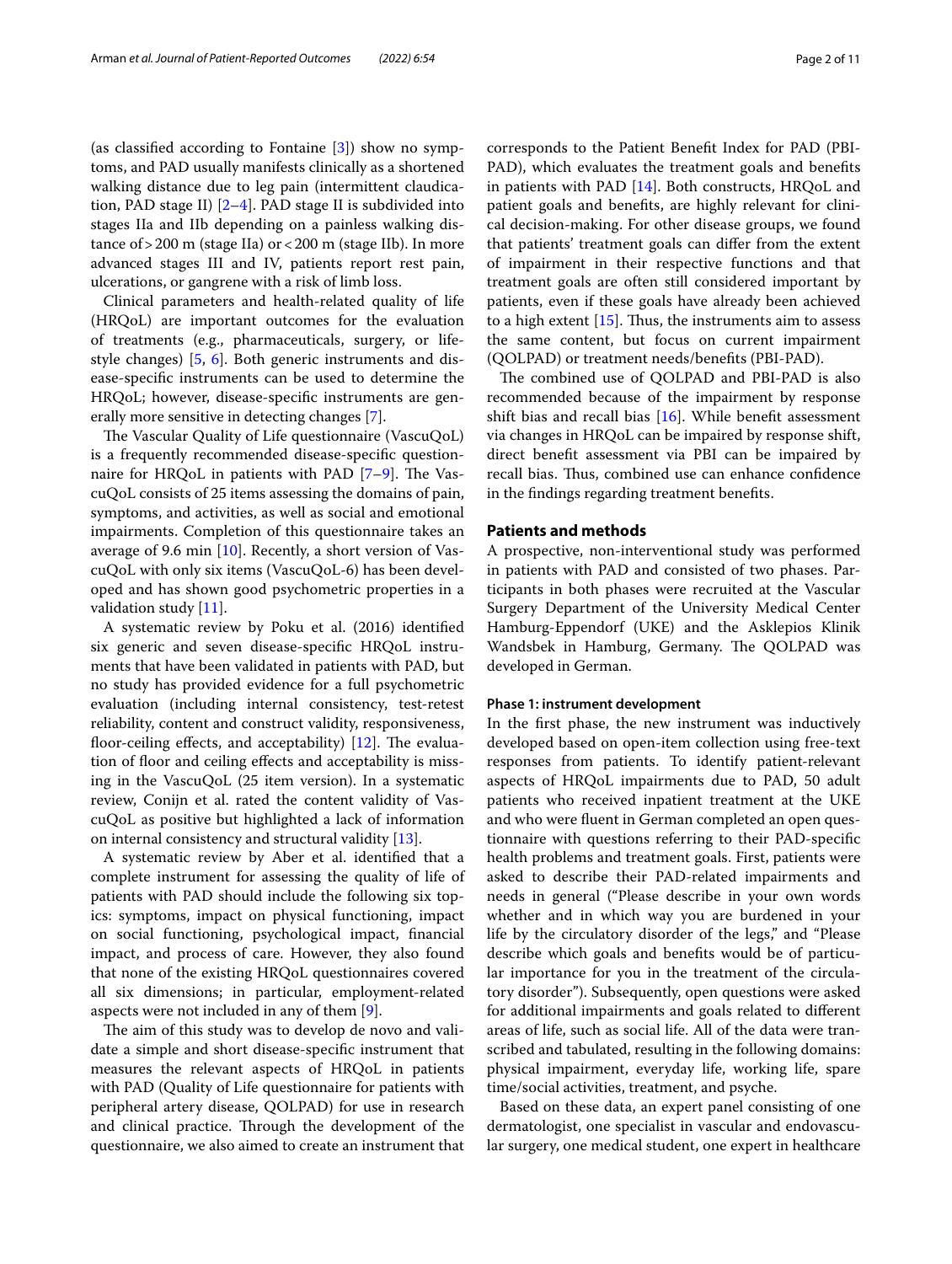research, and one psychologist specializing in HRQoL measurement and instrument validation determined 12 items for the QOLPAD that covered the results of the open survey. The exact number of items and domains had not been previously defned; instead, both the number and content of the items were based on patient statements. To enable good recollection by the patients, all items in the QOLPAD refer to the seven days prior. A uniform response scale was used to ensure that the instrument was short and simple.

In subsequent cognitive debriefng, the resulting preliminary version of the QOLPAD was tested in seven patients who completed the questionnaire, followed by interviews on the practicability and comprehensiveness of the questionnaire with regard to patient-relevant topics. During these interviews, no missing content relevant to HRQoL was determined; however, the wording of some items or questions was changed.

#### **Phase 2: validation study**

During the second phase of the study, the QOLPAD was psychometrically tested in a longitudinal validation study conducted between February 2014 and October 2015. The QOLPAD was validated in 103 patients treated at two vascular surgery departments in Hamburg, Germany.

The inclusion criteria were as follows:

- $\geq$  18 years of age
- medically confirmed PAD (based on blood flow tests using a Doppler probe and/or angiogram) for which treatment was scheduled
- sufficient mental, physical, and linguistic abilities to participate in the questionnaire study
- obtained written informed consent after the patients had been informed about the study by a physician
- treated under the supervision of medical staf or physicians

PAD treatment supervised or conducted by medically trained personnel was chosen as an inclusion criterion to include patients for whom a change in HRQoL could be expected, allowing the determination of whether the QOLPAD was sensitive to change. Consequently, patients who merely recommended unsupervised actions, such as lifestyle changes or exercise, were excluded from the study. As we did not aim to measure the efect of a particular intervention, the treatment was not specifed in the questionnaire; thus, a patient sample receives diferent types of treatment (e.g., supervised exercise, surgery).

Data were collected at two time points: at the frst visit (baseline) before the onset of a new treatment, and three months  $(\pm 2$  weeks) after or during treatment (follow-up). A recall period of three months was selected to better diferentiate between disease- and treatment-related complaints. At UKE, all participants were inpatients at baseline. At Asklepios Klinik Wandsbek, outpatients were recruited at consultation hours (baseline), while the second measurement took place either at the hospital (if patients had a follow-up appointment) or by mail.

At both time points, patients self-completed the QOLPAD without help from the study personnel. In addition, patients stated in a questionnaire how easy or difficult it was for them to complete the QOLPAD. They also completed the three-level version of EQ-5D-3L on generic HRQoL, along with the EuroQol visual analogue scale (EQ VAS) on subjective health [\[17](#page-10-15)] and the VascuQoL  $[10]$  $[10]$  $[10]$ . The EQ-5D-3L and EQ VAS global scores have a possible range from 0 to 1, with higher values indicating better health. The VascuQoL has a range from 1 to 7, with higher values indicating better HRQoL.

Data assessment also included sociodemographic information, including age, sex, education, and current employment (baseline). Furthermore, patients completed several global rating items on a 5-point Likert scale regarding current impairment due to PAD (from "*not at all*" to "*very much*"; baseline and follow-up), evaluation of treatment efectiveness (from "*not efective*" to "*very efective*"; follow-up), recommendation of treatment to other patients (from "*not at all*" to "*defnitely*"; follow-up), and symptom improvement (from "*much better*" to "*much worse"*; follow-up). The PAD stage, classified according to Fontaine [\[3](#page-10-2)], was determined by a physician at both time points.

If the patient had answered at least 75% of the total items, the QOLPAD global score was calculated as the overall arithmetic mean; otherwise, no global score was computed (no missing data imputation was performed). Reversely formulated items (Items 6 and 10) were recoded. Floor and ceiling efects were determined as the percentage of patients with the highest or lowest possible QOLPAD global scores at the baseline and follow-up, respectively.

Cronbach's alpha was calculated to measure the internal consistency of the QOLPAD. Convergent validity was determined using the Spearman's correlation coefficient of the QOLPAD with convergent criteria (generic and disease-specifc HRQoL, global ratings as described above, and PAD stage). Sensitivity to change was analyzed via the correlation between the change in QOLPAD from baseline to follow-up and the change in the convergent criteria. For the global ratings that were assessed at follow-up only (recommendation to others, efectiveness, and symptom improvement), their correlation with QOLPAD change was determined. All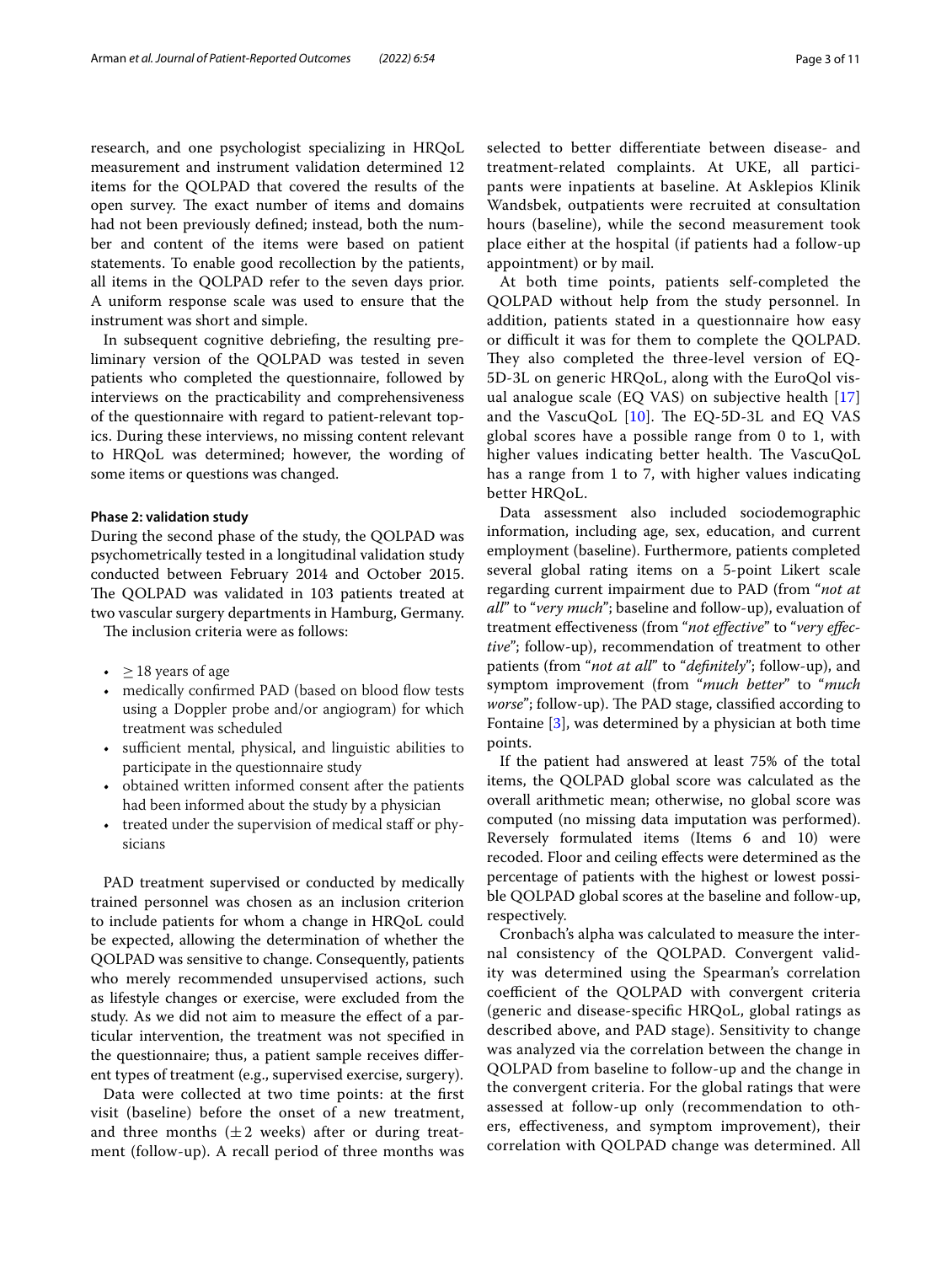statistical analyses were performed using IBM SPSS Statistics version 23 (Armonk, NY, USA) for Windows.

The original German questionnaire was translated into British English for the purpose of this publication (Fig. [1](#page-3-0)); this involved independent forward translations by two native speakers of the target language (professional translators), independent back-translations by two German native speakers (professional translators), consensus fnding with translators, and proofreading by another British English native speaker. The English version has not yet been tested in patients; in this study, only the German version was used.

## **Results**

## **Development of the QOLPAD**

In the survey, patients reported 89 diferent aspects of HRQoL. The answers were sorted according to topic and frequency. The expert panel combined similar related aspects into more general terms, which led to 37 nonredundant items in the frst step and 12 fnal items in



<span id="page-3-0"></span>**Fig. 1** British English version of the QOLPAD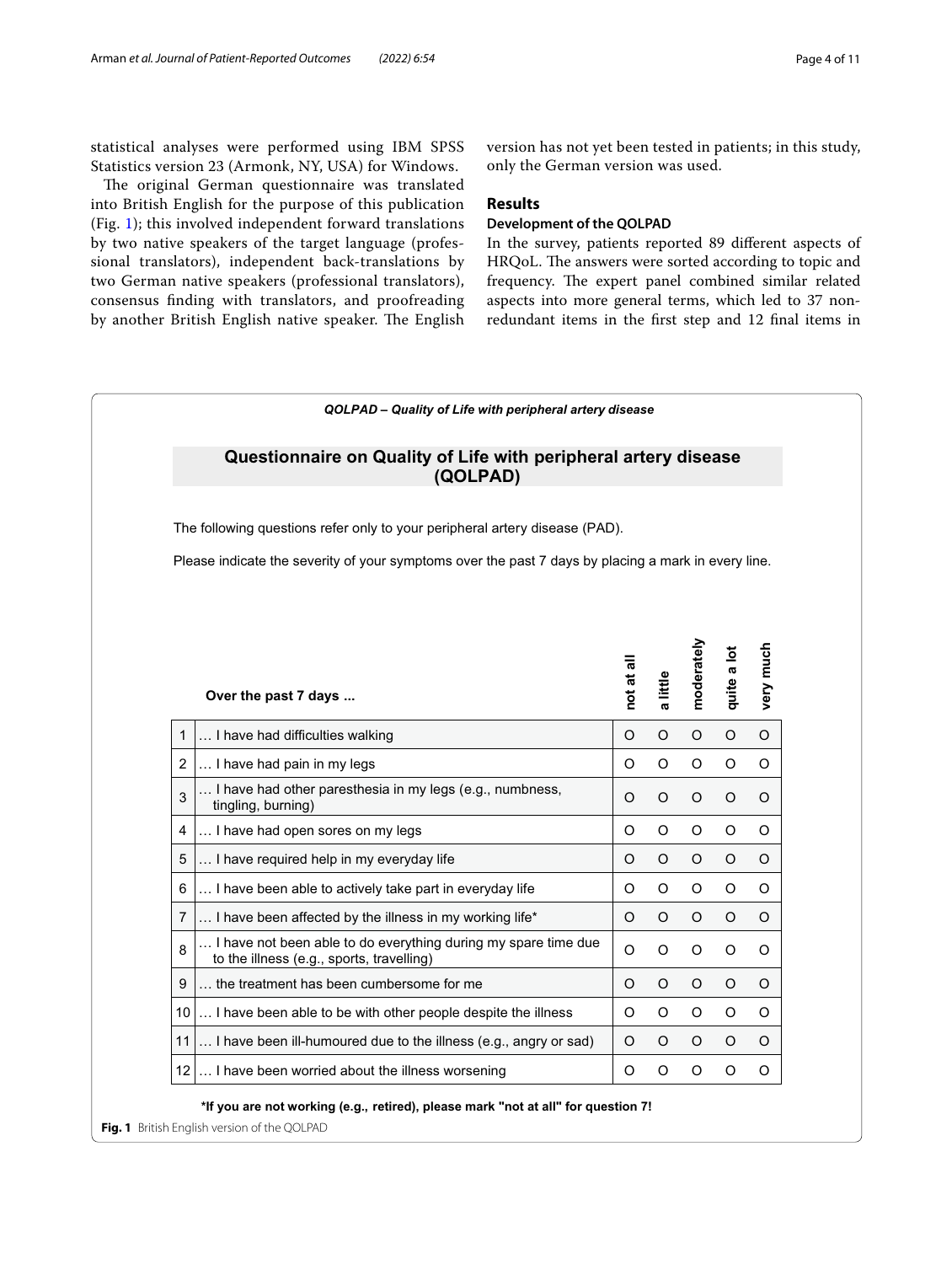the second step. Examples of treatment-related burdens reported by patients were "having to take many pills" (mentioned three times), side effects (mentioned once), frequent visits to the doctor and physiotherapy (mentioned six times). These aspects were first summarized into the categories "medication" and "expenditure of time." In the phase of further generalization of the categories, Item 9, "Over the past 7 days the treatment has been cumbersome for me," was generated (Table [1](#page-4-0)). A response scale was chosen, where 0=*not at all* to 4=*very much*.

The QOLPAD items refer to physical and mental health, participation in everyday life, work life, leisure activities, and family life. In the cognitive debriefng, only minor changes in wording were suggested by the participants.

## **Validation of the QOLPAD**

Of the 120 patients included at baseline, 17 were not included in the analysis dataset. These patients had been advised to change their lifestyle but did not receive any medical treatment after completing the baseline assessment; therefore, they did not fulfll the inclusion criteria.



<span id="page-4-1"></span>Of the 103 patients analyzed at baseline, 57 (55.3%) also participated in the follow-up three months later (Fig. [2](#page-4-1)). Forty-six patients (44.7%) were lost to follow-up for

<span id="page-4-0"></span>**Table 1** Example patient statements from the development of the QOLPAD

|                | Item # Item content             | Quotation                                                                                                                                                                                                                                                                                      |
|----------------|---------------------------------|------------------------------------------------------------------------------------------------------------------------------------------------------------------------------------------------------------------------------------------------------------------------------------------------|
|                | Walking difficulties            | "The pain-free walking distance is becoming shorter and shorter; necessary breaks become longer and<br>longer; you cannot walk as you want to anymore."<br>"Everything is slower because I must take breaks."                                                                                  |
| 2              | Leg pain                        | "Walking is no longer possible after 10–15 m due to severe pain; there is also pain at rest, but it is even<br>stronger when walking."<br>"After 100 or 250 m severe pain in the lower legs"                                                                                                   |
| 3              | Leg paresthesia                 | "Numbness in the toes; toes feel like they are frozen; a type of tingling that prevents sleeping at night"<br>"It started with tingling, now pain (longer and at shorter intervals) and numbness in the foot; stinging/burn-<br>ing in the calves"                                             |
| $\overline{4}$ | Open sores on legs              | "Wound on the foot for 8 years, wound hurts especially when walking"<br>"Open sores"                                                                                                                                                                                                           |
| 5              | Help in everyday life           | "Help with grocery shopping and household chores"<br>"Household is no longer manageable, dependent on help, grocery shopping no longer possible"                                                                                                                                               |
| 6              | Take part in everyday life      | "I ess active"<br>"Everything becomes complicated."<br>"Driving is only possible to a limited extent."                                                                                                                                                                                         |
| 7              | Working life                    | "No longer able to work in previous jobs; no longer able to walk long distances, have to interrupt () longer<br>walking distances at work because of the severe pain"<br>"Contact with customers can no longer be maintained in the same way as it could without the circulatory<br>disorder." |
| 8              | Spare time                      | "Long-term plans (e.g., holidays) no longer possible for fear of renewed occlusion of the artificial artery"<br>"No sports"                                                                                                                                                                    |
| 9              | Treatment                       | "Constant visits to the doctor and physiotherapy"<br>"Taking tablets every day; frequent hospital stays"                                                                                                                                                                                       |
| 10             | Social environment              | "Neglecting the social environment due to listlessness and the physical condition"<br>"Less resilient, therefore less time with other dog owners"                                                                                                                                              |
| 11             | Ill-humored                     | "No normal acting, living, thinking possible; demotivation; life not worth living without help"<br>"At times, feeling of being angry"                                                                                                                                                          |
| 12             | Worries about illness worsening | "Fear of amputation"<br>"Fear of surgery"                                                                                                                                                                                                                                                      |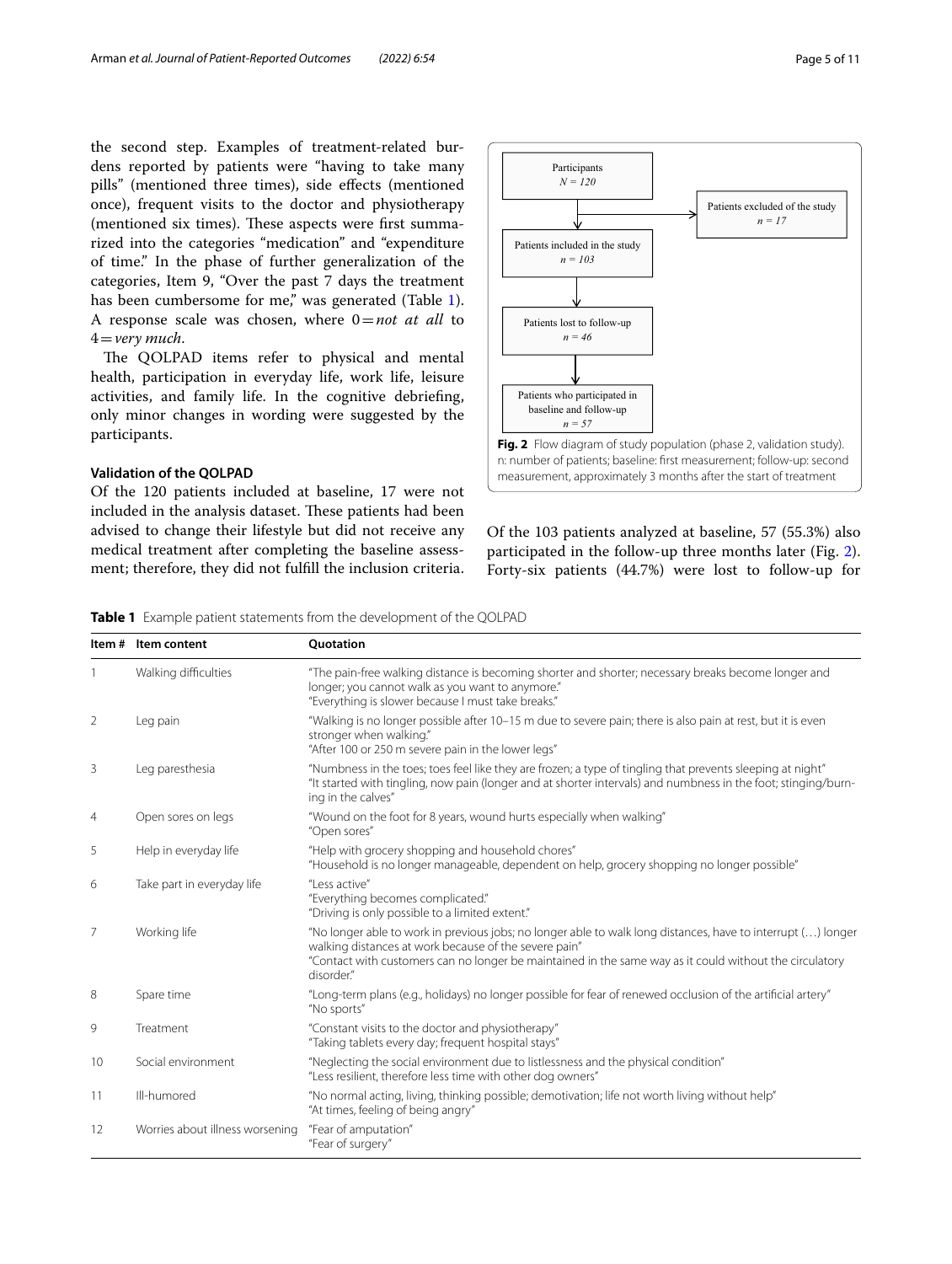various reasons, including non-response to phone and mail contact  $(n=13)$ , not returning the questionnaire despite reminders  $(n=15)$ , organizational challenges  $(n=10)$ , refusal of further participation  $(n=3)$ , death  $(n=3)$ , or planned treatment not being performed due to cancer or rejection  $(n=2)$ .

The average age of the study population at baseline was  $68.6 \pm 10.2$  years (range 44–90 years); 70 participants (68.0%) were male and 33 (32.0%) were female (Table [2](#page-5-0)). The majority of participants were retired (74.2%). The most common PAD stage at baseline was IIb (58.3%). Approximately three months after the start of treatment (follow-up), the most prevalent PAD severity was stage I (41.2%). The most frequently applied treatment was surgical procedure (e.g., bypass surgery and/or thromboendarterectomy) (49.5%), followed by minimally invasive methods (39.8%; Table [2\)](#page-5-0). The participant characteristics were similar in the subgroups of patients who participated at both time points.

<span id="page-5-0"></span>**Table 2** Characteristics of the study population (validation study)

|                                                                                                                                                                                                                                                                                             | All patients at baseline    |                 |      |
|---------------------------------------------------------------------------------------------------------------------------------------------------------------------------------------------------------------------------------------------------------------------------------------------|-----------------------------|-----------------|------|
|                                                                                                                                                                                                                                                                                             |                             | $n = 103$       | $\%$ |
| Stage of PAD, n (%)                                                                                                                                                                                                                                                                         | I                           | 1               | 1.0  |
|                                                                                                                                                                                                                                                                                             | lla                         | 9               | 8.7  |
|                                                                                                                                                                                                                                                                                             | I <sub>1</sub>              | 60              | 58.3 |
|                                                                                                                                                                                                                                                                                             | $\mathbf{III}$              | 12              | 11.7 |
|                                                                                                                                                                                                                                                                                             | $\mathsf{N}$                | 18              | 17.5 |
|                                                                                                                                                                                                                                                                                             | Missing                     | 3               | 2.9  |
| Sex, n (%)                                                                                                                                                                                                                                                                                  | Male                        | 70              | 68.0 |
|                                                                                                                                                                                                                                                                                             | Female                      | 33              | 32.0 |
| Age (years)                                                                                                                                                                                                                                                                                 | $Mean \pm SD$               | $68.6 \pm 10.2$ |      |
| Treatment<br>Bypass surgery<br>Bypass recanalization<br>ectomy<br>Thromboendarterectomy<br>Amputation<br>Percutaneous transluminal<br>angioplasty<br>Urokinase and Percutaneous<br>transluminal angioplasty<br>Sympathectomy<br>Structured vascular exercise<br>Prostaglandin E1<br>Missing | 12                          | 11.7            |      |
|                                                                                                                                                                                                                                                                                             |                             | 2               | 1.9  |
|                                                                                                                                                                                                                                                                                             | Bypass and thromboendarter- | 1               | 1.0  |
|                                                                                                                                                                                                                                                                                             |                             | 35              | 34.0 |
|                                                                                                                                                                                                                                                                                             |                             | 1               | 1.0  |
|                                                                                                                                                                                                                                                                                             |                             | 39              | 37.9 |
|                                                                                                                                                                                                                                                                                             |                             | 1               | 1.0  |
|                                                                                                                                                                                                                                                                                             |                             | 1               | 1.0  |
|                                                                                                                                                                                                                                                                                             |                             | $\overline{4}$  | 3.9  |
|                                                                                                                                                                                                                                                                                             |                             | 2               | 1.9  |
|                                                                                                                                                                                                                                                                                             |                             | 5               | 4.9  |

Baseline: frst measurement; n: number of patients; PAD: peripheral artery

disease; SD: standard deviation. PAD stage was classifed according to Fontaine, with 1–5 denoting stage I–IV, respectively [[3](#page-10-2)]

#### **Internal consistency**

Cronbach's alpha was 0.74 at baseline and 0.84 at followup. As both values are  $> 0.7$ , they indicate sufficient internal consistency of the QOLPAD at both measurement times [[12](#page-10-10)].

#### **Item responses and missing data**

Each item was answered by at least 92 (89.3%) participants at baseline and by at least 44 (89.5%) participants at follow-up (Table [3\)](#page-6-0). Among the patients who completed the QOLPAD at baseline, 78 (76.5%) had no missing items, 17 (16.7%) had one missing item, four (3.9%) had two missing items, and three (3.0%) had between three and six missing items (median, 0; mean, 0.36; SD, 0.85; n=102). At follow-up, 36  $(65.5%)$  participants had no missing items, 14 (25.5%) had one missing item, three (5.5%) had two missing items, and two (3.6%) had three or four missing items (median, 0; average, 0.49; SD, 0.84;  $n = 55$ ). The most frequent item not answered was "*I have been afected by the illness in my working life*" at both measurement times (10.7% at baseline and 22.8% at follow-up).

At baseline, neither floor effects nor ceiling effects were identifed with regard to the QOLPAD global score. At follow-up, two patients (3.7%) had the lowest possible score of 0, indicating a small floor effect; there were no ceiling efects at follow-up.

At baseline (i.e., prior to treatment), the highest impairments were found for the item "*I have had difculties walking*" (76.2% of patients responded with "*quite a lot*" or "*very much*"), followed by "*I have had pain in my legs*"  $(69.0\%)$ . The item with the lowest level of agreement was "*I have had open sores on my legs*" (7.1%), followed by "*I have required help in my everyday life*" (10.0%), and "*I have been afected by the illness in my working life*" (13.0%; Table [3](#page-6-0)). At follow-up (i.e., approximately three months after the start of treatment), the items that showed the highest change were "*I have had difculties walking*" (76.2% to 27.8% of patients responded with "*quite a lot/ very much*"), and "*I have had pain in my legs*" (from 69.0% to 16.7%). High skewness was found for the items "*I have had open sores on my legs*" (87.9% of patients responded with "*not at all"*), "*I have required help in my everyday life*" (69.0%), and "*I have been afected by the illness in my working life*" (70.7%; Table [3](#page-6-0)).

## **Distribution of the EQ‑5D‑3L, EQ VAS and the VascuQoL**

Prior to treatment (baseline), the EQ-5D-3L score ranged from 0.08 to 1.00, with a median of 0.59. At follow-up, the score ranged from 0.18 to 1.00, with a median of 0.88. The EQ VAS showed median scores of 50.0 at baseline (range: 10.0 to 97.0) and 70.0 at follow-up (range: 30.0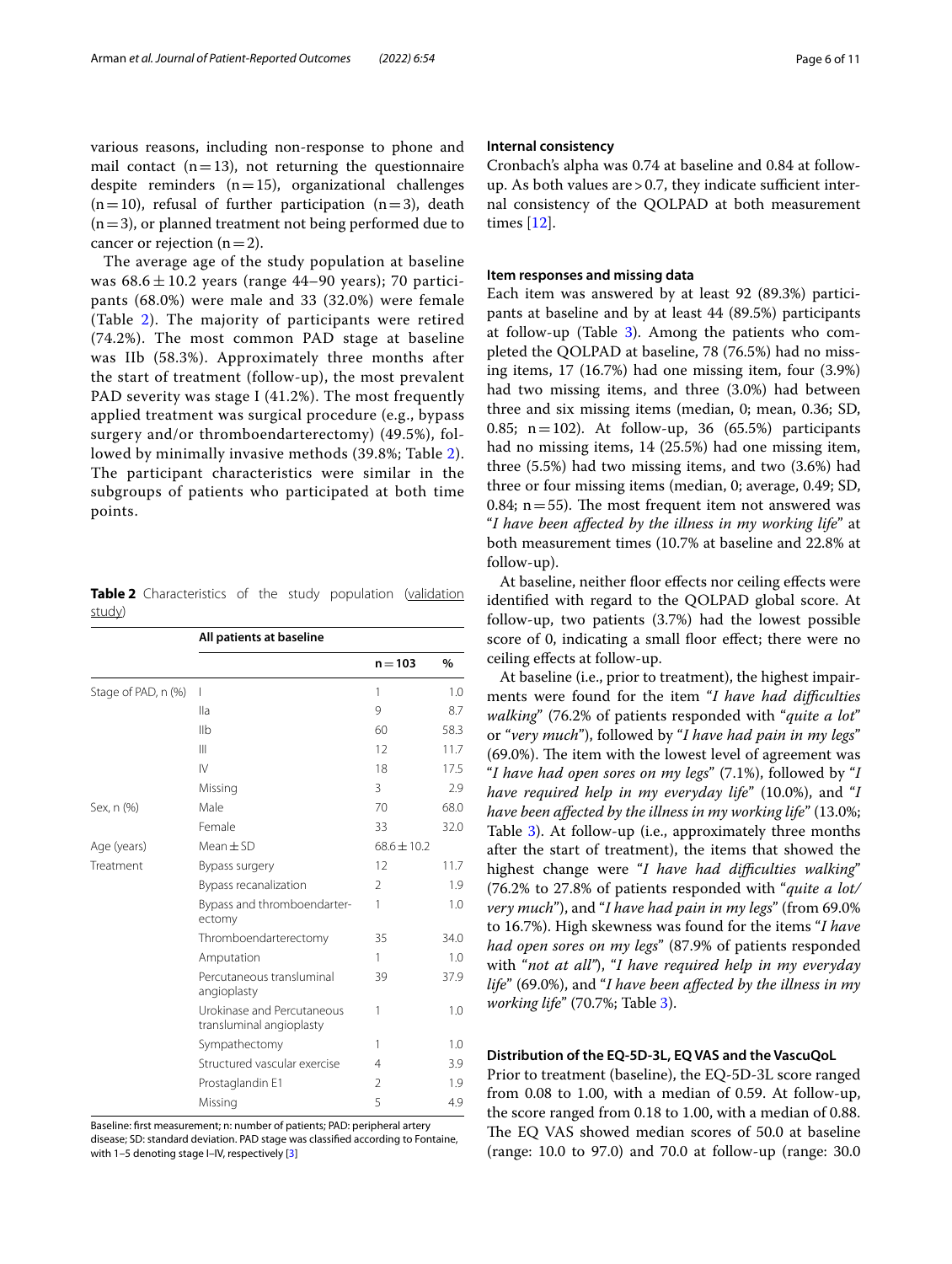|             |                                                                                                                                         | <b>Baseline</b> |       |      |               |      |                |                 |                  |                | Follow-up |               |                        |                |                |            |                  |                |                    |
|-------------|-----------------------------------------------------------------------------------------------------------------------------------------|-----------------|-------|------|---------------|------|----------------|-----------------|------------------|----------------|-----------|---------------|------------------------|----------------|----------------|------------|------------------|----------------|--------------------|
| ltem        |                                                                                                                                         | Score (%)       |       |      |               |      | Missing        | Mean            | Median           | SD             | Score (%) |               |                        |                |                | Missing    | Mean             | Median         | ဌ                  |
| #           | Content                                                                                                                                 |                 |       | ς    | m             | 4    | values (%)     |                 |                  |                |           |               | ς                      | m              | 4              | values (%) |                  |                |                    |
|             | Walking difficulties                                                                                                                    | 2.0             | 6.9   | 14.9 | 35.6          | 40.6 | $\frac{0}{1}$  | $\overline{31}$ | $\frac{30}{30}$  | $\overline{0}$ | 27.8      | 24.1          | 20.4                   | 20.4           | 7.4            | 53         | ب                | Q              | Š.                 |
|             | Leg pain                                                                                                                                |                 | 13.0  | 14.0 | 39.0          | 30.0 | 2.9            | 2.8             | 3.0              |                | 35.2      | 33.3          | 14.8                   | 14.8           | $\frac{1}{2}$  |            | $\overline{1}$ . | $\circ$        |                    |
|             | Leg paresthesia                                                                                                                         | 30.0            | 19.0  | 19.0 | 19.0          | 13.0 | 2.9            |                 | 2.0              | 4.             | 43.4      | $\frac{8}{9}$ | 17.0                   | 13.2           | 7.5            | Š          | $\tilde{=}$      |                | Š.                 |
|             | Open sores on legs                                                                                                                      | 87.9            |       |      | 2.0           |      | 3.9            | $\frac{3}{2}$   | S                |                | 873       | œ             | $\frac{\infty}{\cdot}$ | 3.6            | 53             |            | $\overline{0}$   |                | $\equiv$           |
|             | Help in everyday life                                                                                                                   | 69.0            | 16.0  |      |               |      | 2.9            | $\frac{6}{2}$   | $\overline{0}$   | Ξ              | 75.5      | $\frac{1}{2}$ | 5.7                    | $\overline{C}$ | $\overline{O}$ | P.O        | $\overline{0}$   | S              | 0.8                |
| ७           | Take part in every day life                                                                                                             | 12.0            | 17.0  | 34.0 | 15.0          | 22.0 | 2.9            | 2.2             | 20               | $\frac{1}{2}$  | 182       | 7.3           | 25.5                   | 25.5           | 23.6           |            | 2.3              |                | $\overline{4}$     |
|             | Working life                                                                                                                            | 70.7            | 59    | 9.8  | 4.3           | 87   | 10.7           | C.O             | O.G              | $\frac{1}{2}$  | 79.5      | 4.5           | 23                     | 23             | 11.4           | 22.8       | $\frac{6}{2}$    | $\overline{0}$ | 4                  |
| $\infty$    | Spare time                                                                                                                              | 13.1            | $\Xi$ | 23.2 | $\approx$     | 34.3 | 3.9            | 2.5             | $\overline{3.0}$ | 4              | 28.3      | 13.2          | 32.1                   | .<br>≌         | $\frac{3}{11}$ | 2.0        | $\overline{1}$   | 2.0            | m.                 |
| Ō           | Treatment                                                                                                                               | 51.0            | 15.6  | 19.8 | 94            | 42   | 6.8            | $\supseteq$     | $\overline{0}$   |                | 373       | 21.6          | 17.6                   | 15.7           | 7.8            | 10.5       | Ā                | $\supseteq$    | Ċ.                 |
| $\supseteq$ | Social environment                                                                                                                      | $\frac{1}{4}$   |       | 15.5 | $\frac{3}{2}$ | 66.0 | 58             | 3.3             | $\frac{1}{4}$    | E              | 5.9       | 9.8           | 21.6                   | 17.6           | 45.1           | 10.5       | 2.9              | 3.0            | w.                 |
|             | III-humored                                                                                                                             | 30.7            | 23.8  | 12.9 | 18.8          | 13.9 | $\frac{0}{1}$  | $\frac{6}{1}$   | $\supseteq$      | 4              | 38.2      | 20.0          | 14.5                   | 145            | 12.7           |            | 4                | $\supseteq$    | LŊ.                |
| $\approx$   | Worries about illness worsening                                                                                                         | 13.7            | 19.6  | 10.8 | 26.5          | 29.4 | $\overline{C}$ | 24              | 3.0              | $\overline{4}$ | 27.3      | 20.0          | 10.9                   | 21.8           | 20.0           | 3.5        | $\overline{O}$   | 2.0            | $\overline{\cdot}$ |
|             | Baseline: first measurement; follow-up: second measurement, approximately 3 months after the start of treatment; SD: standard deviation |                 |       |      |               |      |                |                 |                  |                |           |               |                        |                |                |            |                  |                |                    |

<span id="page-6-0"></span>

| in an an 1                       |  |
|----------------------------------|--|
|                                  |  |
|                                  |  |
|                                  |  |
| j                                |  |
|                                  |  |
|                                  |  |
|                                  |  |
| )<br>)<br>)<br>)                 |  |
|                                  |  |
|                                  |  |
|                                  |  |
|                                  |  |
| ֚֓                               |  |
|                                  |  |
|                                  |  |
| ;                                |  |
|                                  |  |
|                                  |  |
|                                  |  |
|                                  |  |
|                                  |  |
|                                  |  |
|                                  |  |
|                                  |  |
|                                  |  |
|                                  |  |
| $\frac{1}{2}$                    |  |
|                                  |  |
|                                  |  |
|                                  |  |
|                                  |  |
|                                  |  |
| こうこうりっこう<br>$\ddot{\phantom{a}}$ |  |
|                                  |  |
|                                  |  |
| )<br>5<br>-                      |  |
|                                  |  |
|                                  |  |
| <b>Contract Contract</b>         |  |
|                                  |  |
|                                  |  |
|                                  |  |
|                                  |  |
|                                  |  |
| s<br>a                           |  |
|                                  |  |
|                                  |  |
| ;                                |  |
|                                  |  |
| i                                |  |
|                                  |  |
| l<br>t                           |  |
|                                  |  |
|                                  |  |
|                                  |  |
| )<br>1                           |  |
|                                  |  |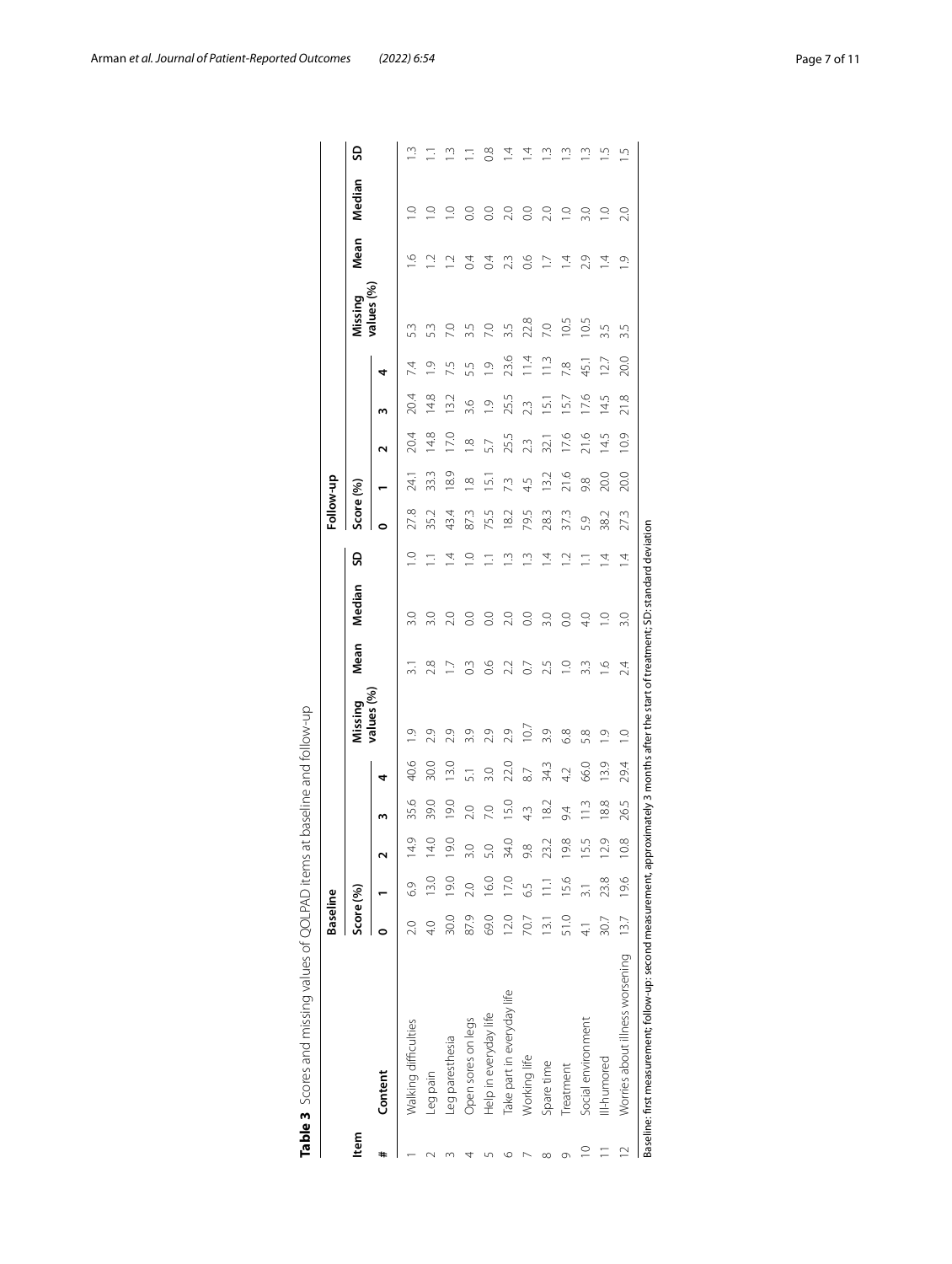to 100.0). Before treatment, the values for the VascuQoL ranged from 1.6 to 6.6, with a mean of 3.8 (SD = 1.2). The mean value after treatment was  $5.1$  (SD=1.5), with a range from 1.8 to 7.0. Thus, all three measures indicated a higher HRQoL after treatment than at the baseline.

#### **Convergent validity**

For convergent validity, we expected stronger correlations with the disease-specifc VascuQoL instrument than with the generic EQ-5D-3L and EQ VAS owing to the higher proximity of constructs; this was confrmed by the data (Tables [4](#page-7-0), [5](#page-7-1)). In addition, as expected, we found a signifcant positive correlation between QOLPAD and both current impairment due to PAD and stage of PAD.

The item intercorrelations of the QOLPAD at the baseline are listed in "Appendix [1](#page-9-0)". Item intercorrelations varied widely from  $-0.34$  to 0.69 ("Appendix [1"](#page-9-0)).

#### **Sensitivity to change**

In the patients who provided data at both time points, the average QOLPAD global score decreased signifcantly from  $1.5 \pm 0.67$  before, to  $1.2 \pm 0.77$  after treatment ( $p=0.001$ ,  $n=52$ , effect size  $d=0.42$ ), indicating

responsiveness of the instrument. This was supported by the fnding that changes in the QOLPAD were signifcantly associated with changes in the convergent criteria (generic and disease-specifc HRQoL, global rating of impairment, PAD stage) and with the beneft indicators measured at follow-up (patient evaluation of treatment efectiveness, patient recommendation of the treatment, and patient assessment of symptom improvement; Table  $6$ ). The QOLPAD scores improved in the two most common treatment groups to a similar extent (minimally invasive treatment: mean change: 0.35; SD, 0.73;  $p=0.94$ ; surgical treatment: mean change: 0.34; SD, 0.57;  $p = 0.94$ ).

## **Feasibility**

At baseline, 86.4% of the participants rated the questionnaire as "*very easy*" or "*easy*" to complete, compared to 2.9% who found it "difficult." None of the patients responded "*very difficult*." Among the respondents who did not participate in the second survey at follow-up ( $n=46$ ), only one (2.2%) rated completion as "*difcult*" at baseline.

<span id="page-7-0"></span>

|  |  |  | <b>Table 4</b> Correlation of the QOLPAD with convergent criteria at baseline and distribution of convergent criteria |
|--|--|--|-----------------------------------------------------------------------------------------------------------------------|
|  |  |  |                                                                                                                       |

|                                  |         | p       | n   | Mean    | Median | Minimum | <b>Maximum</b> |
|----------------------------------|---------|---------|-----|---------|--------|---------|----------------|
| EQ-5D-3L                         | $-0.62$ | < 0.001 | 99  | $0.57*$ | 0.59   | 0.08    | 1.0            |
| EQ VAS                           | $-0.44$ | < 0.001 | 100 | $55.0*$ | 50.0   | 10.0    | 97.0           |
| VascuQoL                         | $-0.77$ | < 0.001 | 101 | 3.8     | 3.8    | 1.6     | 6.6            |
| Stage of PAD                     | 0.40    | < 0.001 | 98  | $3.4*$  | 3.0    |         |                |
| Global rating of impair-<br>ment | 0.64    | < 0.001 | 100 | $2.9*$  | 3.0    |         | 4              |

Baseline: first measurement, r: Spearman's correlation coefficient, p: level of significance, n: number of patients; EQ VAS: EuroQol visual analogue scale, VascuQoL: Vascular Quality of Life Questionnaire, PAD: peripheral artery disease

The stage of PAD was classifed according to Fontaine, with 1–5 denoting stage I–IV, respectively [[3](#page-10-2)]

\*Variables not normally distributed

<span id="page-7-1"></span>

|  |  |  |  |  |  | Table 5 Correlation of the OOLPAD with convergent criteria at follow-up and distribution of convergent criteria |
|--|--|--|--|--|--|-----------------------------------------------------------------------------------------------------------------|
|--|--|--|--|--|--|-----------------------------------------------------------------------------------------------------------------|

|                                  |         | p       | n  | Mean    | Median | <b>Minimum</b> | Maximum |
|----------------------------------|---------|---------|----|---------|--------|----------------|---------|
| $EQ-5D-3L$                       | $-0.81$ | < 0.001 | 52 | $0.78*$ | 0.88   | 0.18           | 1.0     |
| EQ VAS                           | $-0.79$ | < 0.001 | 52 | $66.7*$ | 70.0   | 30.0           | 100.0   |
| VascuQoL                         | $-0.87$ | < 0.001 | 54 | 5.1     | 5.1    | 8.۱            | 7.0     |
| Stage of PAD                     | 0.67    | < 0.001 | 49 | $3.3*$  | 3.0    |                |         |
| Global rating of impair-<br>ment | 0.71    | < 0.001 | 53 | $1.7*$  | 2.0    |                | 4       |

Follow-up: second measurement, approximately 3 months after the start of treatment, r: Spearman's correlation coefficient, p: level of significance, n: number of patients; EQ VAS: EuroQol visual analogue scale, VascuQoL: Vascular Quality of Life Questionnaire, PAD: peripheral artery disease

The stage of PAD was classifed according to Fontaine, with 1–5 denoting stage I–IV, respectively [[3](#page-10-2)]

\*Variables not normally distributed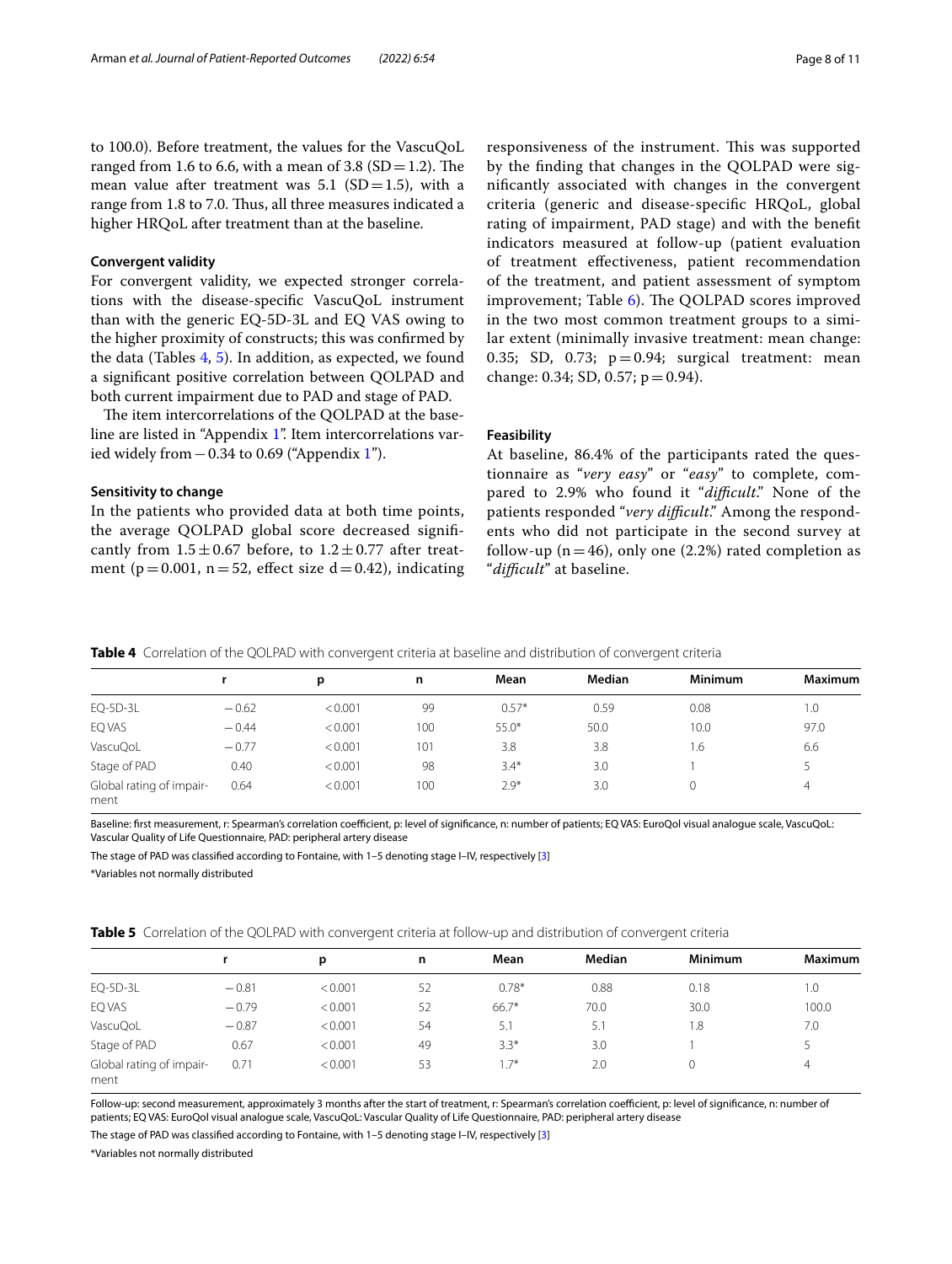<span id="page-8-0"></span>

| Table 6 Longitudinal correlations with change in QOLPAD from baseline to follow-up (sensitivity to change) |  |  |
|------------------------------------------------------------------------------------------------------------|--|--|
|------------------------------------------------------------------------------------------------------------|--|--|

|                                              |         | p       | n  | Mean    | Median | <b>Minimum</b> | <b>Maximum</b> |
|----------------------------------------------|---------|---------|----|---------|--------|----------------|----------------|
| $\triangle$ EQ-5D-3L                         | $-0.50$ | < 0.001 | 51 | $0.18*$ | 0.12   | $-0.36$        | 91.2           |
| $\triangle$ EQ VAS                           | $-0.57$ | < 0.001 | 50 | 10.5    | 10.0   | $-40.0$        | 90.0           |
| ∆ VascuQoL                                   | $-0.72$ | < 0.001 | 52 | 1.1     | 1.0    | $-1.2$         | 4.5            |
| $\triangle$ Stage of PAD                     | 0.46    | < 0.001 | 46 | $1.0*$  | 1.0    | $-2$           | $\overline{4}$ |
| $\Delta$ Global rating of impairment         | 0.64    | < 0.001 | 50 | $1.3*$  | 1.0    | $-1$           | $\overline{4}$ |
| Global rating of symptom improvement         | $-0.55$ | < 0.001 | 51 | $1.7*$  | 1.0    |                | $\overline{4}$ |
| Global rating of treatment effectiveness     | 0.46    | 0.001   | 51 | $2.8*$  | 3.0    | $\Omega$       | $\overline{4}$ |
| Global rating of recommendation of treatment | 0.47    | 0.001   | 51 | $3.2*$  | 4.0    | $\Omega$       | 4              |

Baseline: first measurement, follow-up: second measurement, approximately 3 months after treatment, r: Spearman's correlation coefficient, p: level of significance, n: number of patients; EQ VAS: EuroQol visual analogue scale, VascuQoL: Vascular Quality of Life Questionnaire, PAD: peripheral artery disease

The stage of PAD was classifed according to Fontaine, with 1–5 denoting stage I–IV, respectively [[3](#page-10-2)]

\*Variables not normally distributed

At follow-up, 85.7% of respondents assessed the QOLPAD as "*very easy*" or "*easy*" to complete; 3.6% chose "*difcult*," and none chose "*very difcult*."

## **Discussion**

This study aimed to develop and validate a short, diseasespecifc HRQoL instrument for use in patients with PAD. Patients with PAD are known to show rather low adherence, and dropout rates are often higher than those in studies of other patient groups  $[18]$ . Therefore, it is particularly important to use easy and short questionnaires, which, nevertheless, are able to determine patient-important burdens of PAD.

The new QOLPAD showed good psychometric properties, including high internal consistency at both measurement time points and convergent validity regarding the HRQoL of generic and disease-specifc instruments. Sensitivity to change was supported by signifcant correlations between change in QOLPAD and changes in convergent criteria; however, the high number of dropouts limits the generalizability of this fnding.

Most participants in our study rated the QOLPAD as "*very easy*" or "*easy*" to complete. Although many patients were lost to follow-up, there were few missing data in single items of the questionnaire, with each item being answered by at least 89% of participants at both baseline and followup. However, for some items, there was a high number of patients who had low or no impairment, including "*I have had open sores on my legs," "I have required help in my everyday life*," and "*I have been afected by the illness in my working life*." The first item was only relevant for patients with PAD stage IV and was applied to only 18 patients (17.5%) at baseline. Nevertheless, we regard this item as important, as the QOLPAD should be applicable to patients with all stages of PAD, as well as those with high impairment levels with a particularly high need for improvement. The questionnaire can be used in all PAD stages; therefore, it is necessary to assess a variety of symptoms and impairments, which also leads to the inclusion of questions that may not be applicable to all patients in various PAD stages. Therefore, an additional response choice, such as "does not apply," could be added in a future questionnaire version. However, this needs to be investigated closely to ensure that it is interpreted correctly. The low impairment of working life can be explained by the fact that the majority of participants were retired, and these participants might not have read or followed the QOLPAD instruction that they should tick "*not at all*" in this case. However, the aspect of working life was mentioned in the item collection survey by ten out of 50 patients; therefore, it can be assumed that this item is highly relevant to patients who are still working. It was also found to be an important aspect of HRQoL in patients with PAD in a systematic review by Aber et al. [[9](#page-10-7)]. Therefore, the QOL-PAD contains at least one item for each of the six important aspects found in the review. When patients who do not work tick "*not at all*" in the respective item, HRQoL impairment may be underestimated. Again, this may be solved by a "does not apply" choice, or by an additional question on whether the patient is working and excluding the work life item from global score calculation for non-working patients.

The one-page QOLPAD consisted of 12 questions with a five-step response scale. This is considerably shorter than the widely used and recommended seven-page VascuQoL, which contains 25 questions with seven response options that differ between the items. Therefore, the time needed for completion was longer for the VascuQoL than for the QOLPAD. In addition, the VascuQoL, as well as its recently developed short version, the VascuQoL-6  $[11]$  $[11]$  $[11]$ , do not cover the aspect of burdens in work life, which is important to non-retired patients. Therefore, the QOL-PAD may serve as an alternative to the VascuQoL, especially in younger patient collectives (who have not yet retired) and situations in which brevity is of particular importance, such as in clinical practice or clinical trials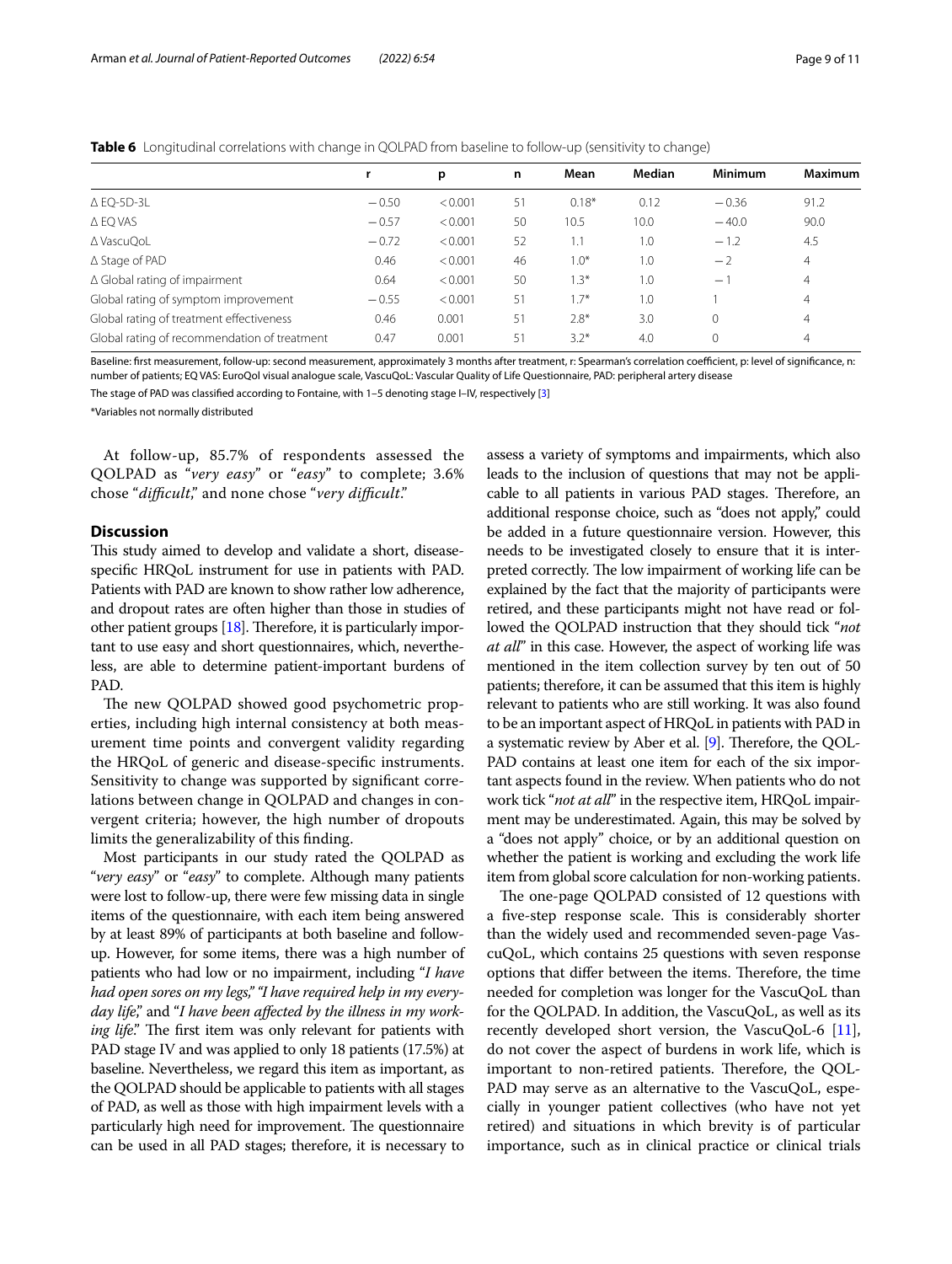where a range of diferent patient-reported outcomes need to be measured. Nevertheless, due to the short design of the questionnaire with few items, the gathered information is less diferentiated and detailed than the data collected with the VascuQoL; by including only one to four items per domain, slight diferences in HRQoL between patients as well as over time will be more difficult to detect.

One advantage of the QOLPAD over existing instruments is that it can be used together with the corresponding instrument PBI-PAD, which evaluates treatment goals and therapeutic benefts from the patient's point of view, while the QOLPAD evaluates current HRQoL impairment. Assessing the QOLPAD both before and after treatment allows detection of the improvement that can be assigned to the treatment, while the PBI-PAD provides a retrospective, direct evaluation of the beneft by the patient. The indirect (pre-post) measurement of change in the HRQoL includes the risk of being afected by response shift bias, while the direct (retrospective) measurement of change may be impaired by recall bias [\[16](#page-10-14)]. Hence, it is recommended to combine both measurement approaches in clinical studies, ideally using highly complementary instruments that assess similar content. This can be achieved using both QOLPAD and PBI-PAD.

Given that existing HRQoL instruments have diferent advantages and disadvantages, a head-to-head comparison could support instrument selection for individual studies [[19\]](#page-10-17).

## **Limitations**

The limitations of this study include the small and narrow study population, including only patients receiving specific interventions, and the high dropout rate. The latter can most likely be attributed to the known low adherence of patients with PAD [\[18\]](#page-10-16). An additional reason for noncompletion in this study might be that, in the majority of cases, the follow-up questionnaire was sent to participants' homes instead of asking them to complete it at the clinics, which may have reduced the motivation to complete and return them. However, we found that the patients with and without follow-up data were similar in terms of age, sex, and PAD stage. Due to the small number of patients who participated in the follow-up, the fndings on sensitivity to change may be biased and should be interpreted with caution. For example, patients with higher HRQoL improvements may have been more motivated to return the follow-up questionnaire, which would result in the sensitivity fndings being less generalizable to the overall patient population. Test-retest reliability should be evaluated in future studies, as well as the psychometric properties in other PAD patient groups. Owing to the limited sample size, no factor analysis was performed. Partly low item intercorrelations need to be examined in future studies to check for unidimensionality. Finally, clinical severity could only be classifed using the Fontaine classifcation, as follow-up was predominantly conducted by mail.

#### **Conclusion**

The QOLPAD is a short and feasible disease-specific instrument that can be used to evaluate HRQoL in patients with PAD in clinical routine or research. It can also be used together with the simultaneously developed questionnaire Patient Beneft Index for PAD (PBI-PAD), as both instruments measure complementary aspects of a patient's situation, focusing either on HRQoL (QOLPAD) or on treatment needs and treatment benefits (PBI-PAD). This study provided evidence that the QOLPAD is internally consistent and valid in patients in Germany receiving treatment for PAD and provided limited evidence on its sensitivity to change.

## <span id="page-9-0"></span>**Appendix 1** See Table [7.](#page-9-1)

<span id="page-9-1"></span>**Table 7** OOLPAD item intercorrelations (Spearman's correlation coefficient) at baseline

| Item#           | 1       | $\overline{2}$ | 3       | 4       | 5       | 6       | 7       | 8       | 9       | 10      | 11   |
|-----------------|---------|----------------|---------|---------|---------|---------|---------|---------|---------|---------|------|
| 2               | 0.69    |                |         |         |         |         |         |         |         |         |      |
| 3               | 0.42    | 0.27           |         |         |         |         |         |         |         |         |      |
| $\overline{4}$  | 0.06    | $-0.03$        | 0.05    |         |         |         |         |         |         |         |      |
| 5               | 0.26    | 0.13           | 0.24    | 0.29    |         |         |         |         |         |         |      |
| 6               | $-0.34$ | $-0.19$        | $-0.31$ | $-0.05$ | $-0.30$ |         |         |         |         |         |      |
| $7\overline{ }$ | 0.17    | 0.21           | 0.25    | $-0.06$ | $-0.05$ | $-0.13$ |         |         |         |         |      |
| 8               | 0.13    | 0.17           | < 0.01  | 0.08    | 0.24    | $-0.12$ | 0.18    |         |         |         |      |
| 9               | 0.21    | 0.15           | 0.18    | 0.27    | 0.30    | $-0.15$ | 0.17    | 0.12    |         |         |      |
| 10              | $-0.23$ | $-0.13$        | $-0.14$ | $-0.24$ | $-0.26$ | 0.27    | $-0.10$ | $-0.11$ | $-0.24$ |         |      |
| 11              | 0.34    | 0.31           | 0.36    | 0.19    | 0.32    | $-0.25$ | 0.21    | 0.19    | 0.40    | $-0.29$ |      |
| 12              | 0.34    | 0.36           | 0.26    | $-0.07$ | $-0.01$ | $-0.21$ | 0.22    | $-0.02$ | 0.23    | $-0.15$ | 0.50 |
|                 |         |                |         |         |         |         |         |         |         |         |      |